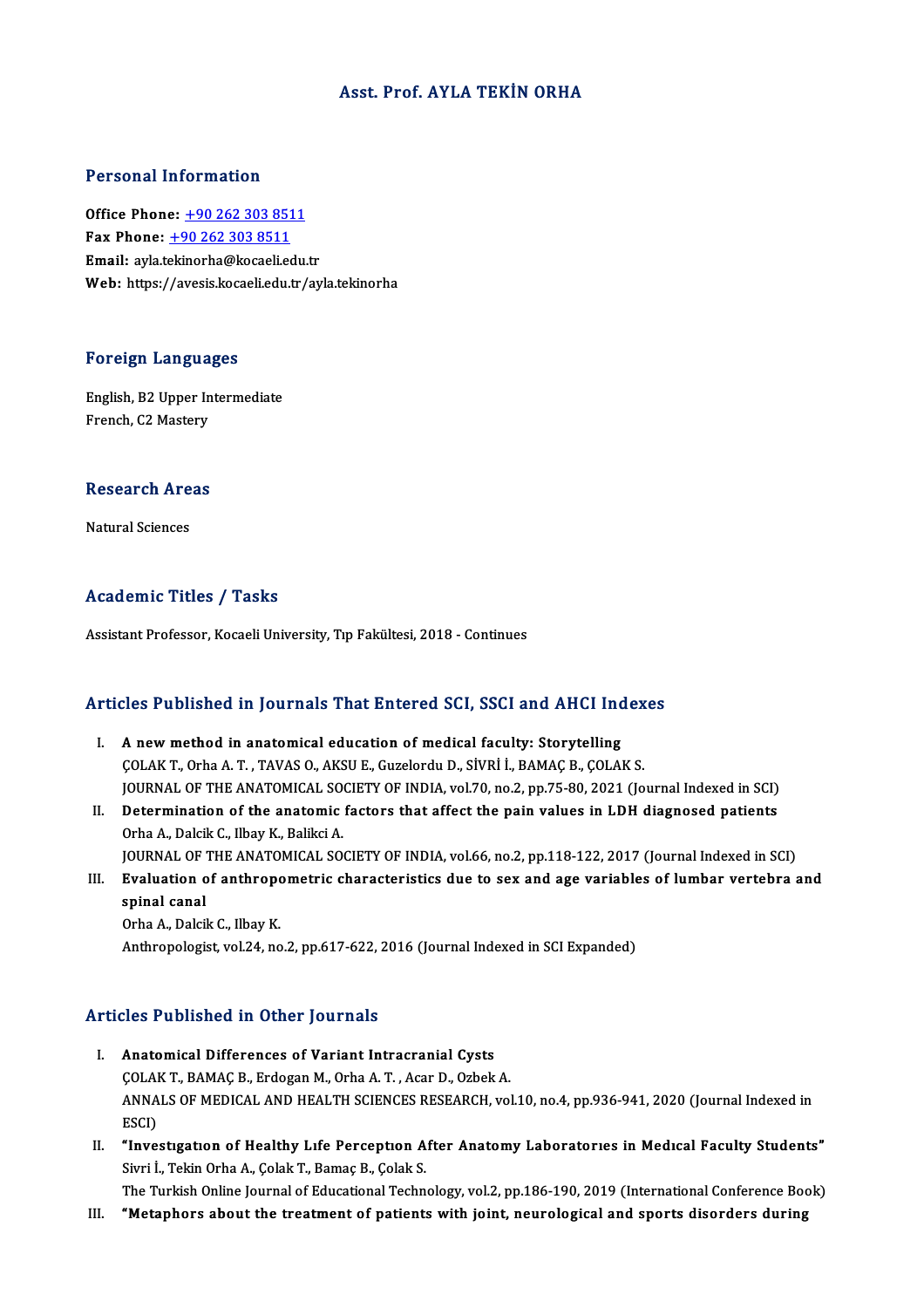#### rehabilitation"

rehabilitation"<br>Tekin Orha A., Sivri İ., Kayabaşı E., Rende B., Çolak T., Bamaç B., Zorbozan B., Rahova G., İnan B., Talu A., et al.<br>TOIET: The Turkish Orline Journal of Educational Technology, vol 1-nn 104-108-2010 (Inter rehabilitation"<br>Tekin Orha A., Sivri İ., Kayabaşı E., Rende B., Çolak T., Bamaç B., Zorbozan B., Rahova G., İnan B., Talu A., et al.<br>TOJET: The Turkish Online Journal of Educational Technology, vol.1, pp.194-198, 2019 (Int Tekin (<br>TOJET:<br>Book)<br>INVES TOJET: The Turkish Online Journal of Educational Technology, vol.1, pp.194-198, 2019 (Internation<br>Book)<br>IV. INVESTIGATION OF THE COMMUNICATION SKILL LEVELS OF SPORTS CLUB MANAGERS<br>Colak S. Erdal B. Basaran Z. Colak E. Malk

## Book)<br>INVESTIGATION OF THE COMMUNICATION SKILL LEVELS OF SP<br>Çolak S., Erdal R., Başaran Z., Çolak E., Malkoç N., Tekin Orha A., Tavas O.<br>The Journal of International Anatolia Sport Science vol 3 np 319 324-2.

INVESTIGATION OF THE COMMUNICATION SKILL LEVELS OF SPORTS CLUB MANAGERS<br>Çolak S., Erdal R., Başaran Z., Çolak E., Malkoç N., Tekin Orha A., Tavas O.<br>The Journal of International Anatolia Sport Science, vol.3, pp.319-324, 2 Colak S., Erda<br>The Journal<br>Institutions)<br>Evaluation

- V. Evaluatıon Of Attıtudes Of Dentıstry Students Towards Cadaver And Organ Donatıon Institutions)<br><mark>Evaluation Of Attitudes Of Dentistry Students Towards Cadaver And Organ Donation</mark><br>TAVAS O., ÇOLAK T., BAMAÇ B., SİVRİ İ., YENER M. D. , ÖRS A., TEKİN ORHA A., GÜZELORDU D., ÇOLAK S.<br>TURKISH ONLINE IQURNAL OF Evaluation Of Attitudes Of Dentistry Students Towards Cadaver And Organ Donation<br>TAVAS O., ÇOLAK T., BAMAÇ B., SİVRİ İ., YENER M. D. , ÖRS A., TEKİN ORHA A., GÜZELORDU D., ÇOLAK S.<br>TURKISH ONLINE JOURNAL OF EDUCATIONAL TEC TAVAS O., ÇO<br>TURKISH ON<br>Institutions)<br>Analysis of TURKISH ONLINE JOURNAL OF EDUCATIONAL TECHNOLOGY, pp.500-503, 2018 (Refereed Journals of Other<br>Institutions)<br>VI. Analysis of the effects of alterations of anthropometric characteristics of the spinal canal and
- Institutions)<br>Analysis of the effects of alterations of anthropometric charact<br>intervetrebral disc that affect lumbar pain in patient with LDH<br>TEKIN ORHA A, ILBAY M, K., DALGIK G Analysis of the effects of alteration<br>intervetrebral disc that affect lumb<br>TEKİN ORHA A., İLBAY M. K. , DALÇIK C.<br>International journal of gurrent research TEKİN ORHA A., İLBAY M. K. , DALÇIK C.<br>International journal of current research, 2017 (Refereed Journals of Other Institutions)
- TEKİN ORHA A., İLBAY M. K. , DALÇIK C.<br>International journal of current research, 2017 (Refereed Journals of Other Institutions)<br>VII. "Case Report: Uncommon Insertion of the Extensor Pollicis Longus Muscle: Clinical and<br>An International journal of current research, 2017 (Refe<br>"Case Report: Uncommon Insertion of the Exte<br>Anthropological Significance of this Variation"<br>Colak T. Bamas B. Tokin Orba A. Örbek A. Örtürk O "Case Report: Uncommon Insertion of the Exte<br>Anthropological Significance of this Variation"<br>Colak T., Bamaç B., Tekin Orha A., Özbek A., Öztürk O.<br>Anthropologist vel 37 no 1 nn 121 124 2017 (Refe Anthropological Significance of this Variation"<br>Çolak T., Bamaç B., Tekin Orha A., Özbek A., Öztürk O.<br>Anthropologist, vol.27, no.1, pp.121-124, 2017 (Refereed Journals of Other Institutions)<br>The relationship between stati
- Colak T., Bamaç B., Tekin Orha A., Özbek A., Öztürk O.<br>Anthropologist, vol.27, no.1, pp.121-124, 2017 (Refereed Journals of Other Institutions)<br>VIII. The relationship between statistic self-efficacy scores, demografic char Anthropologist, vol.27, no.1, pp.121-124, 2017 (Refereed Journa<br>The relationship between statistic self-efficacy scores, devel of post-graduate students (masters, PhD degree)."<br>COLAKS CÜZELOPDUD COLAKT PAMACP SWPLL COLAKE The relationship between statistic self-efficacy scores, demografic characteristics and educat<br>level of post-graduate students (masters, PhD degree)."<br>ÇOLAK S., GÜZELORDU D., ÇOLAK T., BAMAÇ B., SİVRİ İ., ÇOLAK E., AKSU E. level of post-graduate students (masters, PhD (<br>ÇOLAK S., GÜZELORDU D., ÇOLAK T., BAMAÇ B., SİVRİ<br>Tojet, 2016 (Refereed Journals of Other Institutions) Tojet, 2016 (Refereed Journals of Other Institutions)<br>Books & Book Chapters

- I. Anatomi ve Alt Bölümleri: ÖğrenimYöntemleri ÇolakT.,BamaçB.,TekinOrhaA. Anatomi ve Alt Bölümleri: Öğrenim Yöntemleri<br>Çolak T., Bamaç B., Tekin Orha A.<br>in: Diş Hekimliği için Anatomi'nin Temelleri, Prof.Dr.Okan Bilge,Prof.Dr.Yiğit Uyanıkgil,Doç.Dr.Burak<br>Bilgeanağlu Des Dr Sarvet Colik Editor, İ Çolak T., Bamaç B., Tekin Orha A.<br>in: Diş Hekimliği için Anatomi'nin Temelleri, Prof.Dr.Okan Bilge,Prof.Dr.Yiğit Uyanıkgil,Doç<br>Bilecenoğlu,Doç.Dr.Servet Çelik, Editor, İstanbul Tıp Kitabevleri, İstanbul, pp.14-19, 2019<br>Ana Bilecenoğlu, Doç.Dr.Servet Çelik, Editor, İstanbul Tıp Kitabevleri, İstanbul, pp.14-19, 2019
- II. Anatomi ve Alt Bölümleri: Öğrenim Yöntemleri<br>Çolak T., Bamaç B., Tekin Orha A. in: Diş hekimliği için Anatomi'nin Temelleri, Prof. Dr. Okan Bilge,Prof. Dr. Yiğit Uyanıkgil,Doç. dr. Burak Çolak T., Bamaç B., Tekin Orha A.<br>in: Diş hekimliği için Anatomi'nin Temelleri, Prof. Dr. Okan Bilge,Prof. Dr. Yiğit Uyanıkgil,Doç. dr.<br>Bilecenoğlu,Doç. Dr. Servet Çelik, Editor, İstanbul Medikal Yayıncılık, İstanbul, pp.1 Bilecenoğlu,Doç. Dr. Servet Çelik, Edit<br>Anatomi ve Alt Bölümleri<br>ÇOLAK T., BAMAÇ B., TEKİN ORHA A.<br>in: Dis Helsimliği İçin Anatomi'nin tam

### III. Anatomi ve Alt Bölümleri<br>COLAK T., BAMAÇ B., TEKİN ORHA A.

Anatomi ve Alt Bölümleri<br>ÇOLAK T., BAMAÇ B., TEKİN ORHA A.<br>in: Diş Hekimliği İçin Anatomi'nin temelleri, Prof. Dr. Okan Bilge, Prof Dr. Yiğit Uyanıkgil, Doç dr. Burak Bilecenoğlu,<br>Doç dr. Sorvet Çolik Editor, İstanbul Tın ÇOLAK T., BAMAÇ B., TEKİN ORHA A.<br>in: Diş Hekimliği İçin Anatomi'nin temelleri, Prof. Dr. Okan Bilge, Prof Dr. Yiğit U<br>Doç. dr. Servet Çelik, Editor, İstanbul Tıp Kitap Evleri, İstanbul, pp.14-19, 2019

# Doç, ar. servet çelik, Editor, Istanbul Tip Kitap Evieri, Istanbul, pp.14-19, 26<br>Refereed Congress / Symposium Publications in Proceedings

- efereed Congress / Symposium Public<br>I. "Bir vaka sunumu: Moyamoya Hastalığı"<br>Erdeğan M. Karagan K. Karagan A. Tekin Orb Erdoğan M., Karacan K., Karacan A., Tekin Orha A., Çolak T., Selekler H. M.<br>"Bir vaka sunumu: Moyamoya Hastalığı"<br>International Euronean Conference en Interdiscuplurery Scientific Bessex: I. "Bir vaka sunumu: Moyamoya Hastalığı"<br>Erdoğan M., Karacan K., Karacan A., Tekin Orha A., Çolak T., Selekler H. M.<br>International European Conference on Interdisciplinary Scientific Researches, Paris, France, 15 - 17 Nove Erdoğan M., Kar<br>International Eu<br>2019, pp.47-51<br>**"M**etanhors ak International European Conference on Interdisciplinary Scientific Researches, Paris, France, 15 - 17 November<br>2019, pp.47-51<br>II. "Metaphors about the treatment of patients with joint, neurological and sports disorders duri
- 2019, pp.47-51<br>**"Metaphors ab**<br>rehabilitation"<br>Tekin Orba A. Sii "Metaphors about the treatment of patients with joint, neurological and sports disorders durir<br>rehabilitation"<br>Tekin Orha A., Sivri İ., Kayabaşı E., Rende B., Çolak T., Bamaç B., Zorbozan B., Rahova G., İnan B., Talu A., e